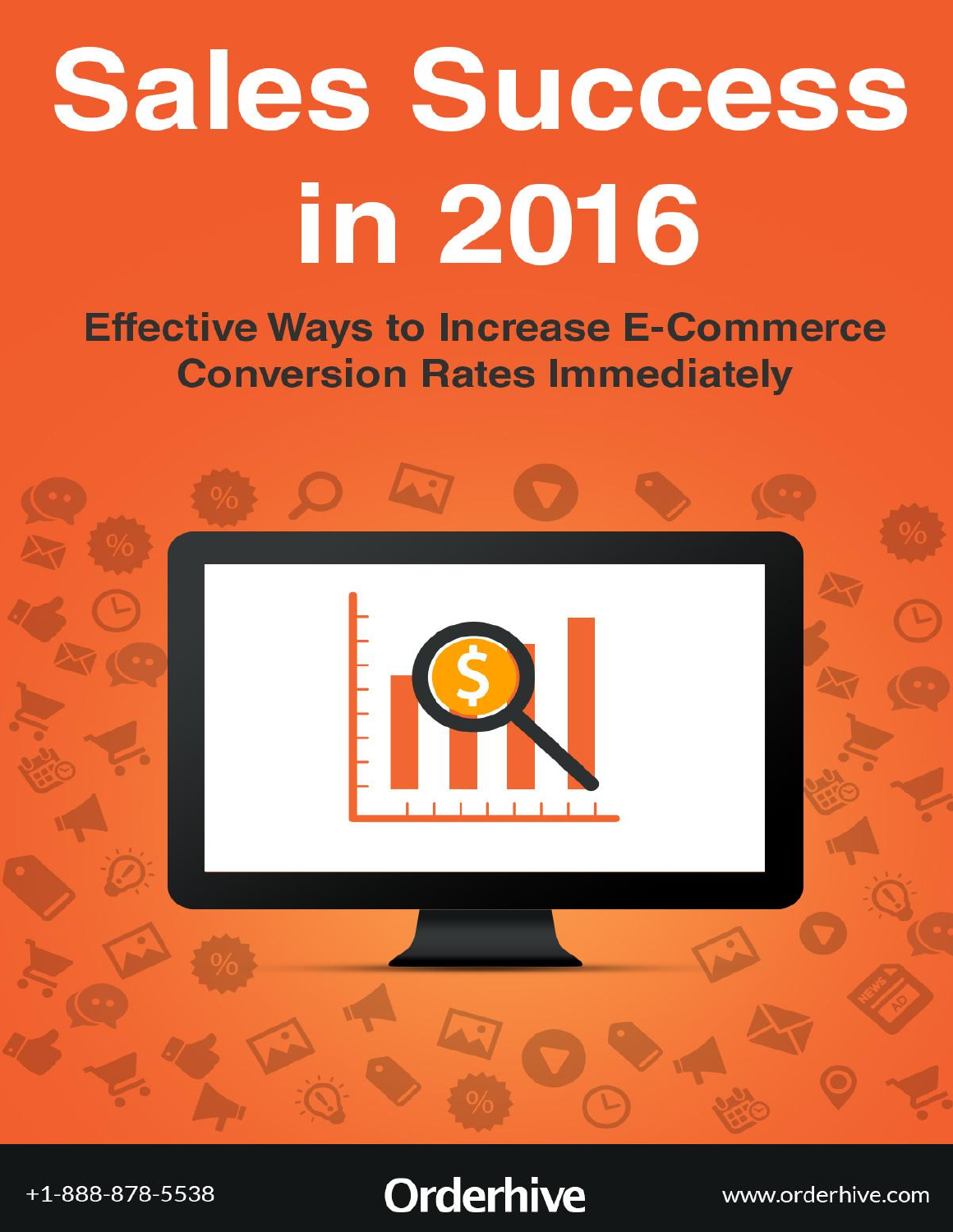#### **Table of Contents**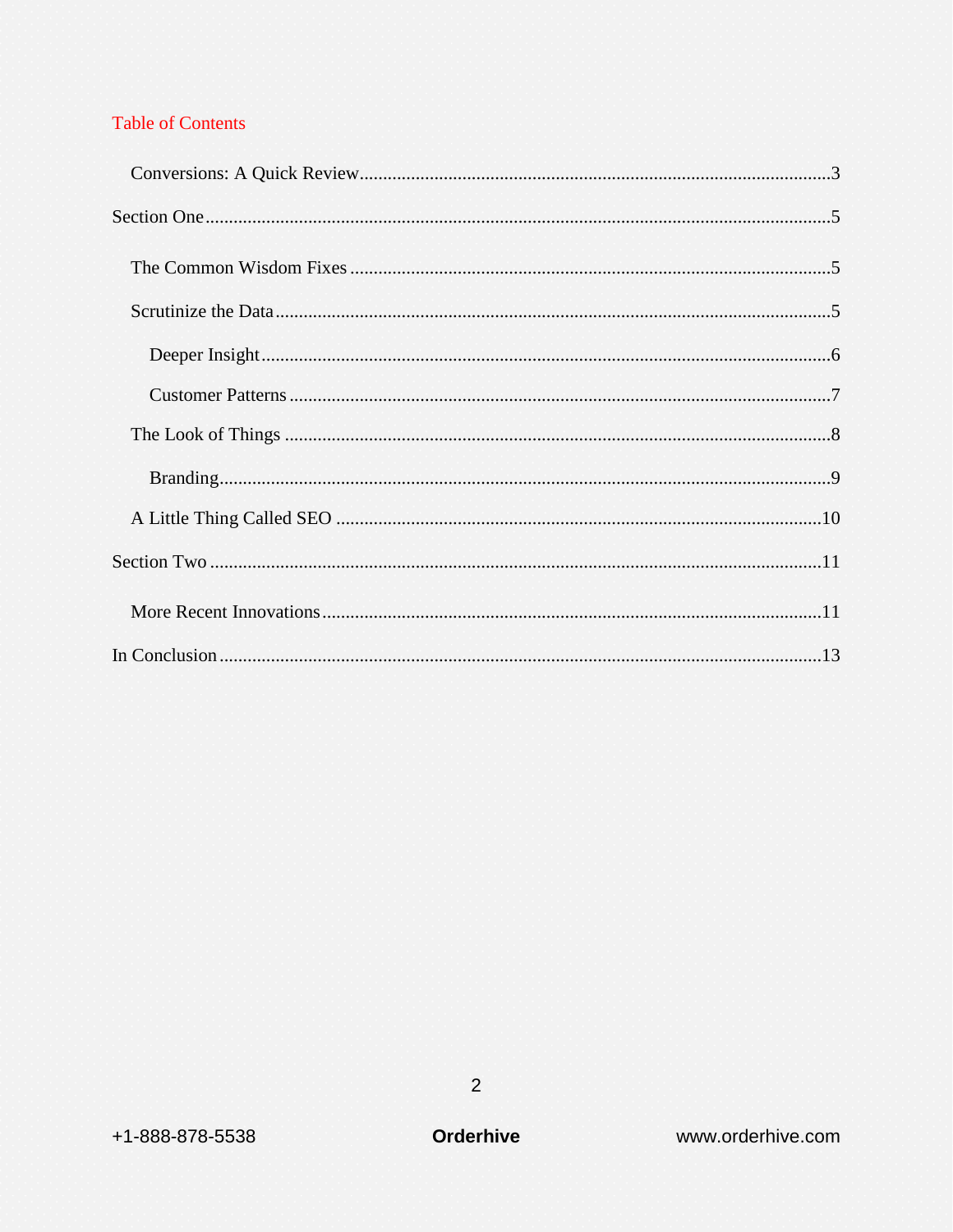#### **Introduction**

Buzzwords abound in the world of ecommerce and marketing. Each year seems to come with a new method for boosting traffic, sales, conversions, and revenue, but it is important to remember that in all of that excitement around the latest and greatest tools and tactics, there are also some "tried and true" solutions too.

In this guide, we are going to look at a few lesser known methods for boosting conversions and also some of those proven steps that too many online retailers might overlook or ignore. The good news is that none of the tips are extremely difficult, but some of them do call for a bit of financial investment or the commitment of more time to your website.

Before we look at those methods, though, let's consider the whole issue of conversions.

#### <span id="page-2-0"></span>**Conversions: A Quick Review**

In the simplest terms, a conversion is the "point at which a recipient of a marketing message performs a desired action". We tend to call that desired action the CTA or call to action, and it is *not* always a sale.

CTAs can be:

- Opening an email and clicking on a link inside the message
- Visiting a landing page and submitting contact information
- Watching a video or viewing images in a gallery
- Reading a blog or post
- Liking or joining a social media page

+1-888-878-5538 **Orderhive** www.orderhive.com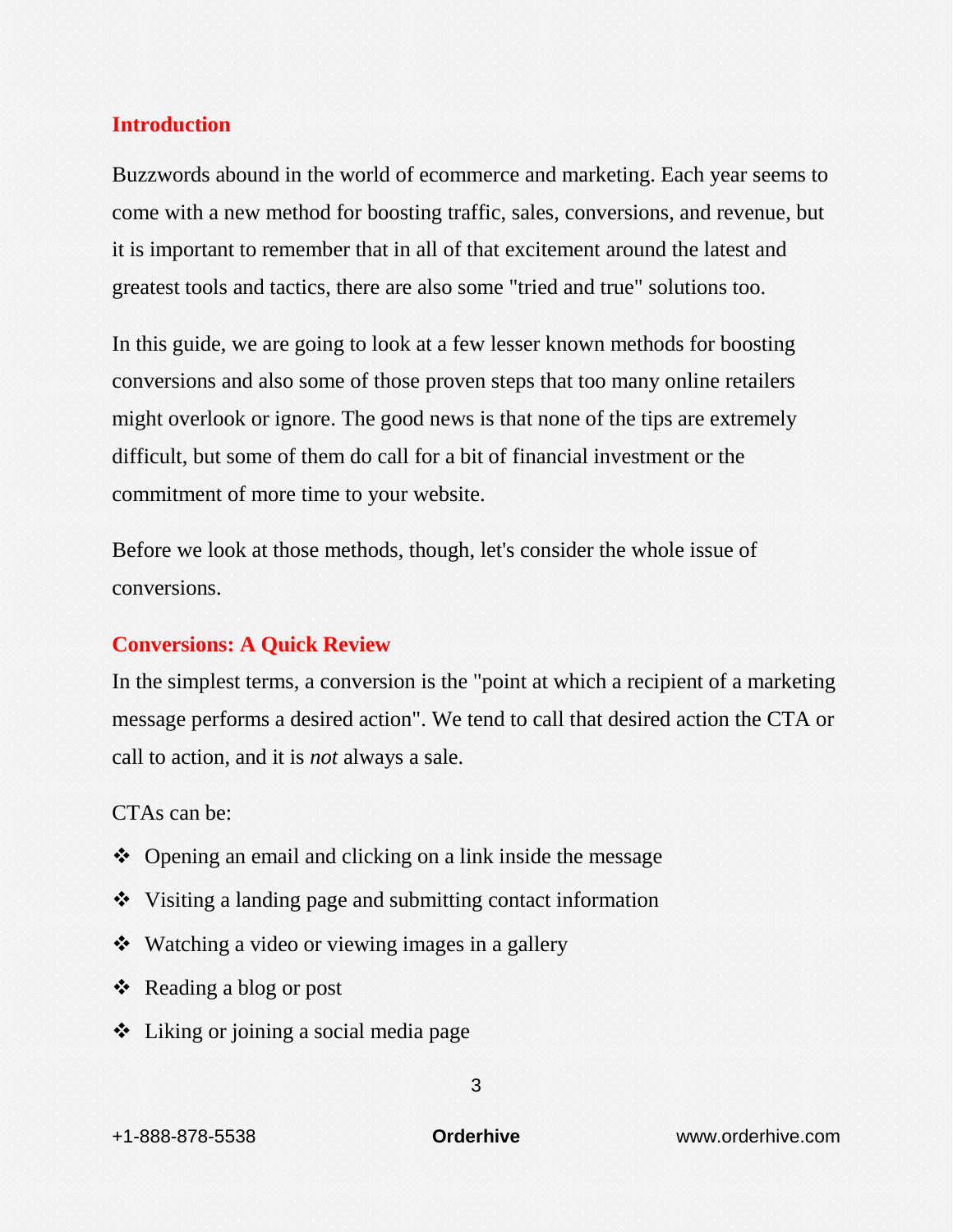- $\bullet$  Buying a product
- Scanning a QR code to get a special offer or coupon

In this guide, however, we are going to look at ways of improving your ecommerce site conversions, meaning getting visitors to not only submit contact information, but also commit to a purchase of some kind.

Naturally, conversions in an ecommerce site are the key to success. To get them means driving traffic to your site or landing page. This can be done through a paid search strategy, marketing, SEO, and advertising. And the rate at which conversions should occur is a huge issue in the world of ecommerce and marketing in general.

Though you may hear that a good rate is between two and five percent, the experts now agree that this is average at best. The real performers and success stories are averaging at the 11% mark, or even a bit higher. Of course, you may not yet even know your precise conversion rate, and this could be a huge reason you need to focus more on the information in these pages!

In the sections to follow, we will begin with the common wisdom approaches to improved traffic and conversion, and then we'll consider some of the newer or more modern advances. One thing to keep in mind, is that conversions happen on your home or landing pages. You won't need to make enormous changes to the entire website at once, but we recommend that you do. As one expert says, "Most landing page optimizations are like moving around the deck chairs on the Titanic. Small changes = small gains", so rather than risk fruitless efforts, be ready to make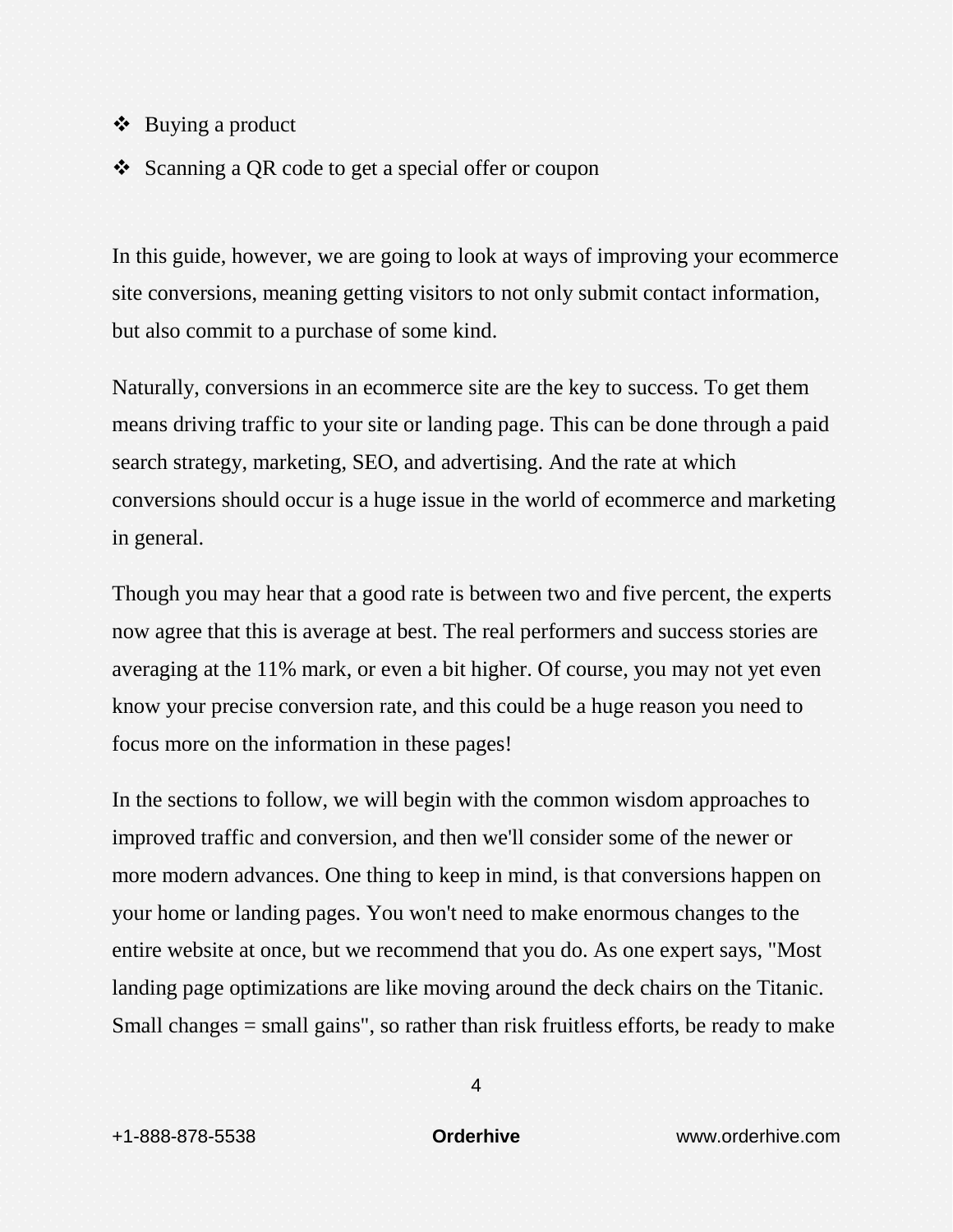focused by comprehensive updates or improvements.

Are you ready to learn all about these changes and tactics? If so, let's jump right in.

#### <span id="page-4-0"></span>**Section One**

#### <span id="page-4-1"></span>The Common Wisdom Fixes

Your online sales are not what you would like them to be, and you are not seeing the numbers of conversions you require to remain in business or grow the company. There are a lot of reasons this may be occurring, and the good news is that we will help you uncover a few of the biggest issues in the pages that follow.

Before we can do that, though, we need to ask a relatively simple question: Are you obsessive about your website's traffic data? If not, that is the first step on the road to success in the coming year.

#### <span id="page-4-2"></span>Scrutinize the Data

Your website traffic data is the key to the whole issue, and it is readily available to you through a range of website analytics tools that include Google's Analytics. What the data is going to tell you is quite plain:

Who are the people who are coming to your website or landing page?

How do they get there?

What do they do upon arrival?

Why do they leave?

Expert marketers will tell you that analytics steers you in the right direction where

5

+1-888-878-5538 **Orderhive** www.orderhive.com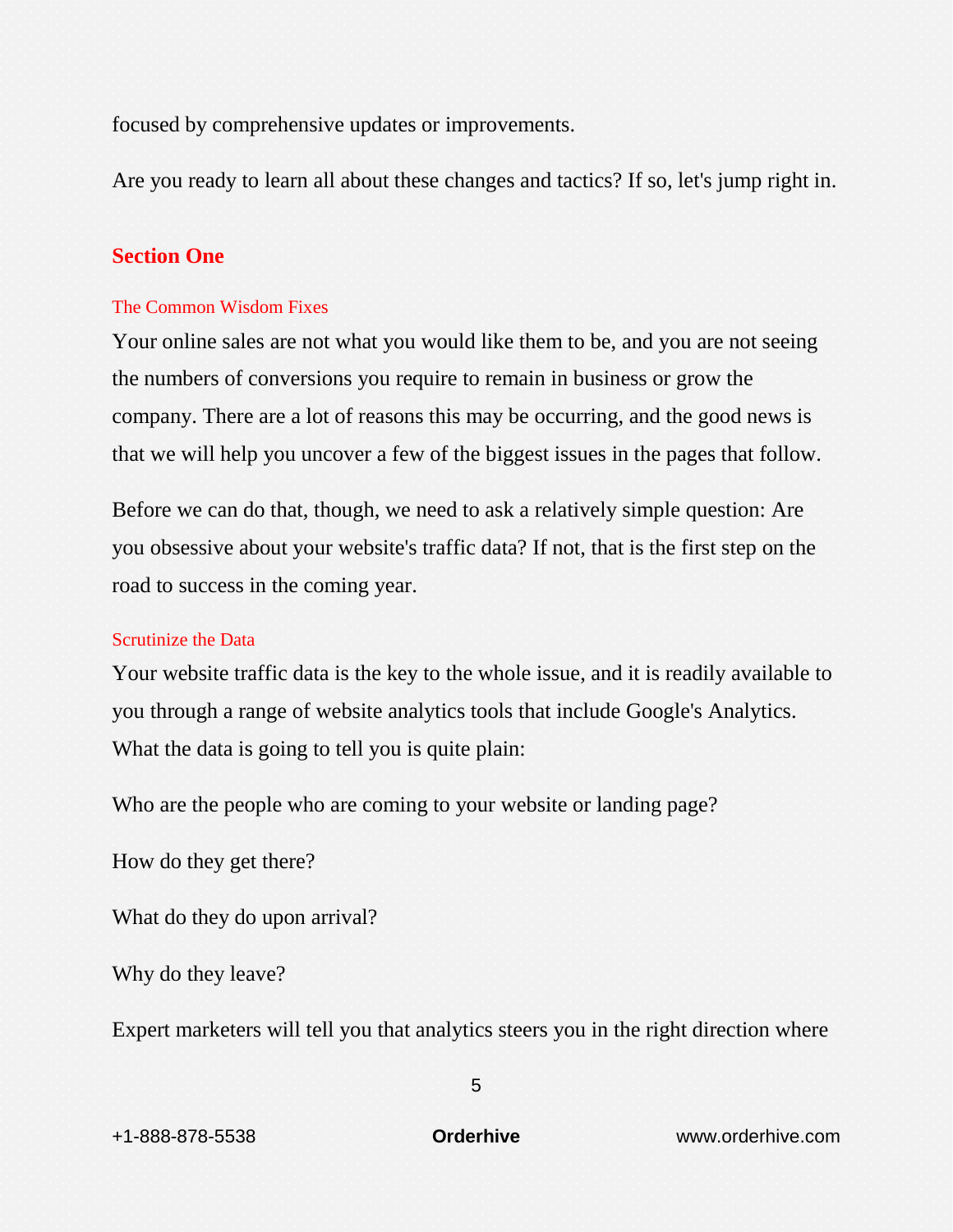segmentation is concerned. This is one of those buzzwords that has connected itself to marketing and ecommerce, but it is an important and relevant one. Segmenting is when you accurately divide your customers into functional groups. As an example, a company that sells baking products might segment its clients into wholesale buyers, gluten free buyers, and standard baking ingredients buyers instead of clumping them into a less defined group.

When you clearly and accurately segment your audience, using authentic data, you discover how most of your viewers find and use (or click away from) the site. And with this information, you can begin to optimize for conversions much more effectively than ever before.

As a prime example, your data shows that more than 70% of your traffic is via a mobile device, and that the page these device users visit is failing to convert them. Could it be that your page is not optimized for mobile devices? Could it be something as simple as switching your template to one that is responsive and mobile-friendly? This could be the simple solution to a huge problem and it would come straight from data analysis.

#### <span id="page-5-0"></span>**Deeper Insight**

Naturally, not all fixes will be so obvious or simple, but analysis allows you to take a deeper look. For instance, you will often hear about your "conversion funnel". This is where all of the traffic from your various sources will arrive as a "prospect". They enter your funnel as they choose to click on various options from the landing page.

Using the data from your website traffic, you can easily find the "leaky" pages in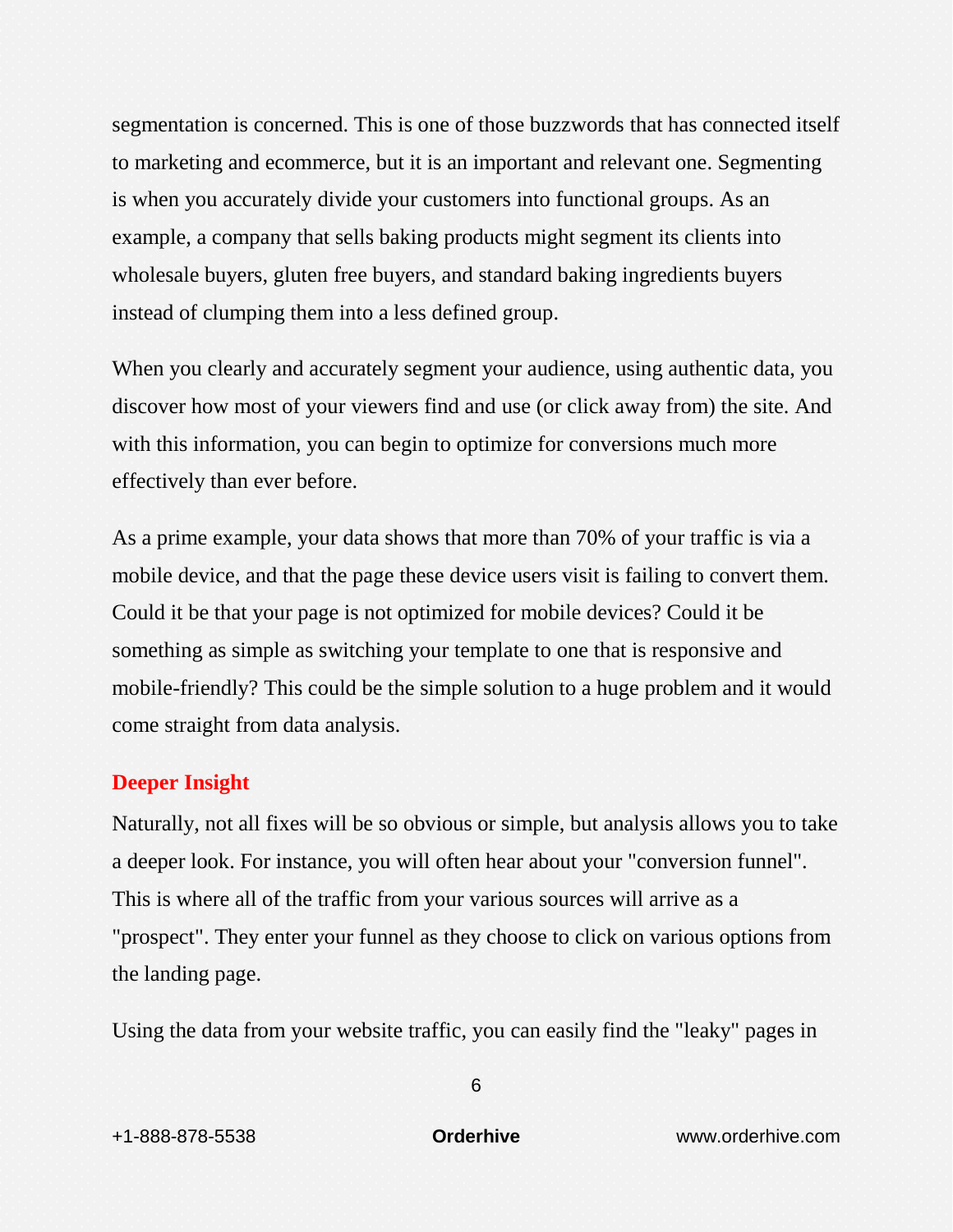your sales funnel; these are the points at which visitors exit or click out of your site. For example, you may find that your leads and prospects get all of the way to the last page, such as the checkout, and then exit. Why? There is a flaw in their experience at that point, and it is a sign that you must address this specific point of their user experience on the site.

When pages have a high rate of traffic, but then they lose the traffic, it is called the "bounce rate". Generally, you lose visitors at such a point because the information is not relevant, is poorly written, or the design is not appealing.

Traffic data also helps you to look at such things as the average amount of time that visitors spend on a page or the number of times a specific page is viewed. All of these indicators can show you where to optimize or even eliminate low performing, non-converting pages.

#### <span id="page-6-0"></span>**Customer Patterns**

Obsessing over traffic data also allows you to begin to understand your customers and potential customers more clearly. You can enhance your analysis by using one or more of the "visitor behavior analysis" tools available.

There are many options, and most are part of an analytics package or software. Some are free and some are paid services, and the most familiar include Google Analytics, Yahoo Web Analytics, Crazy Egg, Compete.com, Google's Website Optimizer, Optimizely.com, 4q by iPerceptions, and Kissinsights, among others.

Most will help you to better understand what visitors are paying attention to, ignoring, and bouncing away from. Then you just go in and optimize or adjust.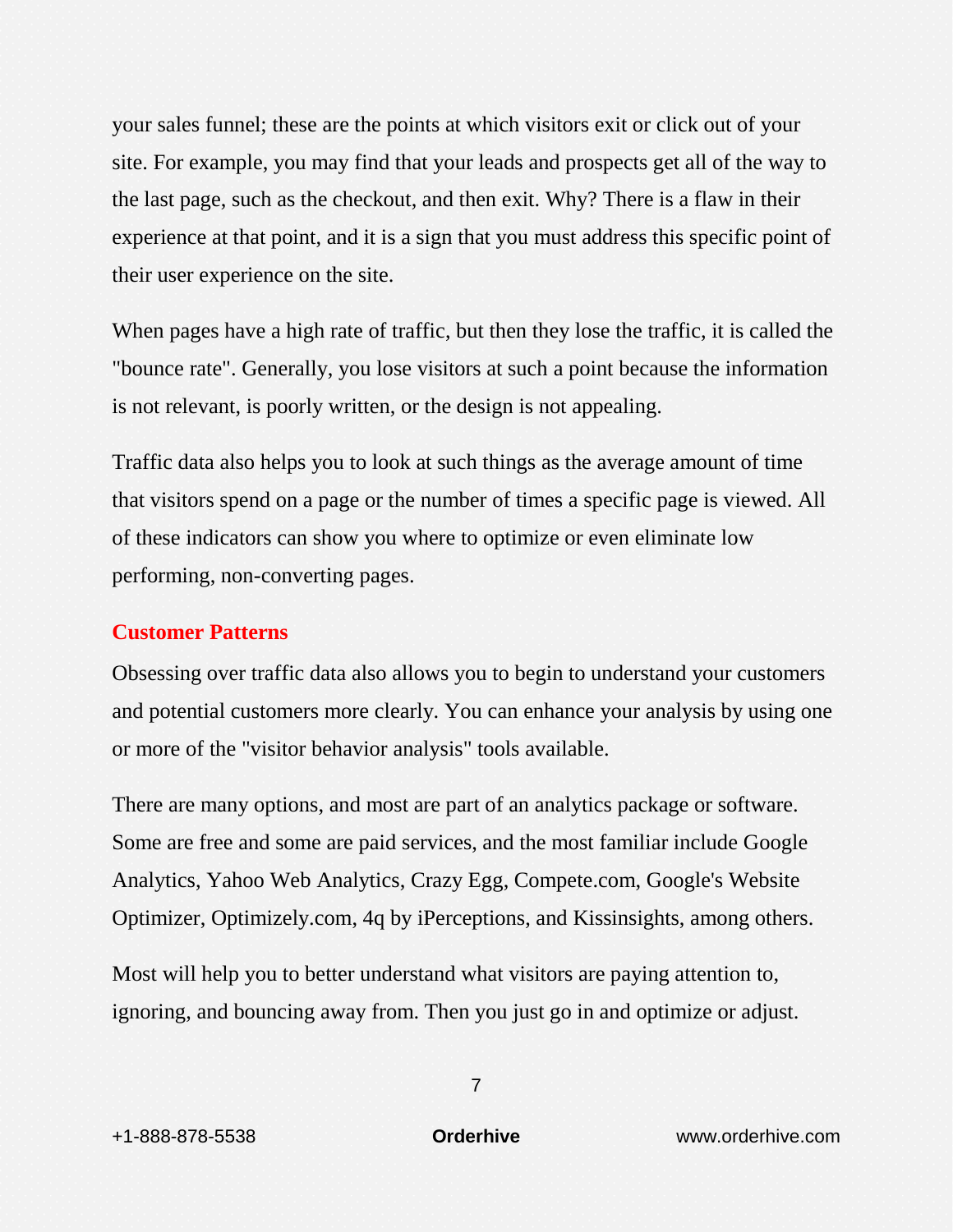So, the first tip to improving conversions is to obsessively pour over your website's traffic data and find all of the flaws, weaknesses, leaks and exit points. Then, take the time to find out just why a certain trend occurs at that point in your funnel. Making those repairs could be the easiest answer!

#### <span id="page-7-0"></span>**The Look of Things**

Of course, you may discover that it is a case of poor website design or layout that is the heart of the problem.

As one blogger explained, "Having a bad site is like having a run-down brick and mortar storefront that gives potential customers a reason to keep driving to the next store. You wouldn't expect to have great sales if your windows were broken and your shelves were so old, they had 5 years' worth of dust caking your inventory. Same thing with an outdated site  $-$  how do you expect to sell anything if your site looks like something out of a 1990s website archive collection back when it was called electronic commerce instead of ecommerce?"

Your website is the key to success, and if you are wondering where you should invest the most in terms of time and money (after heavily analyzing the traffic data), it is likely that your website or landing page is a hot spot. You have seconds, or even milliseconds to make an impression and/or lose the conversion, so start with a look of your website!

Many spots offer affordable ecommerce templates at affordable prices and you can select one that has customizable elements to ensure you can stand out from the crowd. This is important because it is one of the few ways of instantly "branding" your site.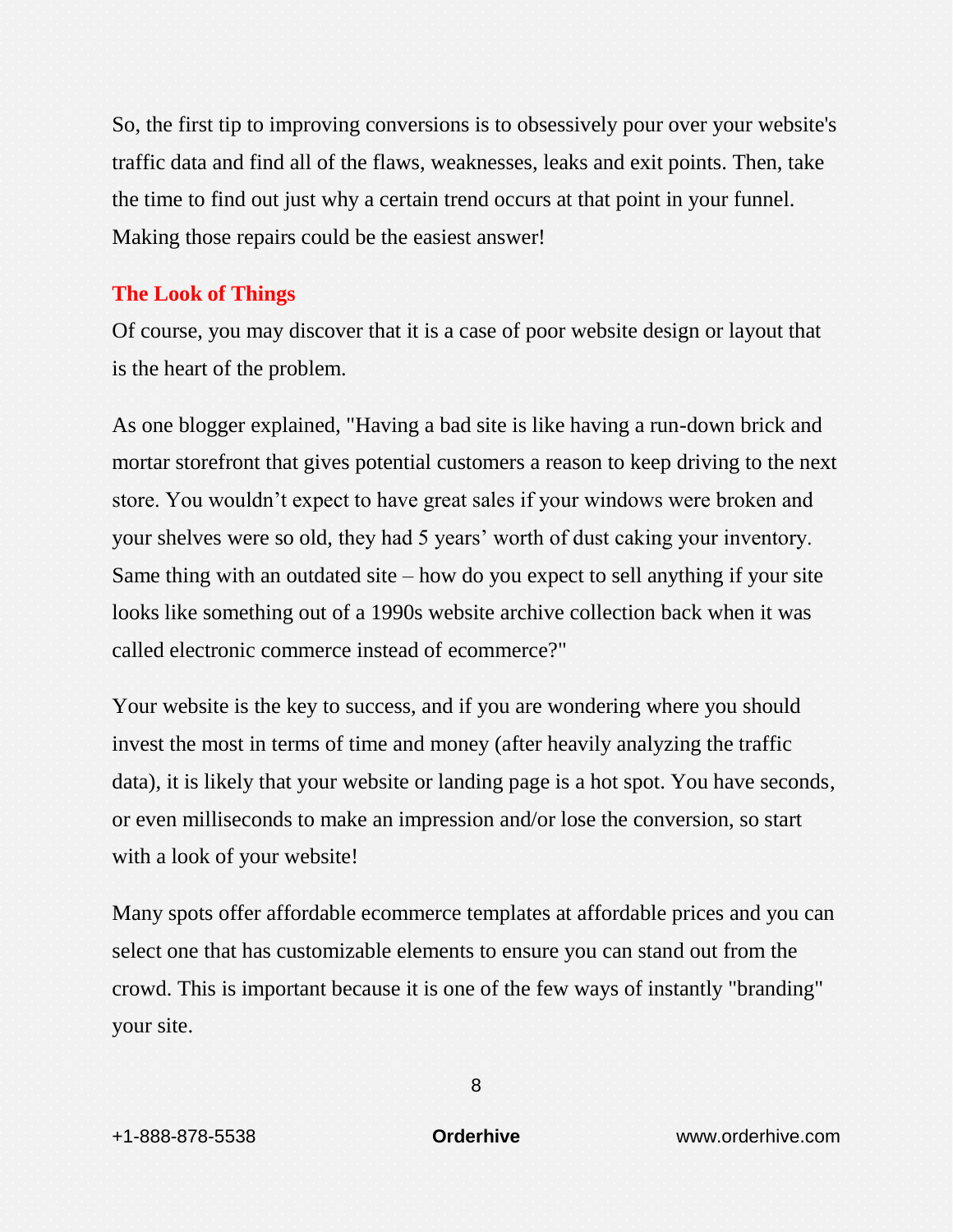#### <span id="page-8-0"></span>**Branding**

Branding is what makes your website unique. It allows you to distinguish yourself from the competition. It is done with consistent use of logos and colors that are a good fit to your audience and your company's personality. If you haven't identified your specific "brand", now is the moment.

Not only will a distinct and recognizable logo that uses a style appealing to your intended audience win them over, but consistency brings with it a sense of trust and reliability. Take a look at the site and see if you can improve on branding.

It should also include the product images as part of the branding. As an example, a website selling specialized candy can just slap up a photo of a bag or box of the candy, but it may sell more favorably if the candies are photographed in a stylish and appealing way, such as in a small bowl that contrasts sharply with the color of the candies. Visually appealing images that match the style of the brand are important, but they must also be "optimized".

This means they should be the best quality images, and they should be tagged and named in a way that helps with your SEO (we'll get to that shortly). They should load quickly and appear on the site map to get you the most mileage.

Of course, optimized sites must be mobile-friendly, and that means your website must, and you should read that as MUST, be responsive. This is a site that is built on a template that automatically adjusts to the screen on which it appears. Sites that can be easily viewed and used on a cell phone, tablet and computer are the ones that succeed at much higher rates. Just consider the latest "Cyber Monday" data…InternetRetailer.com reported that more than \$835 million in goods was sold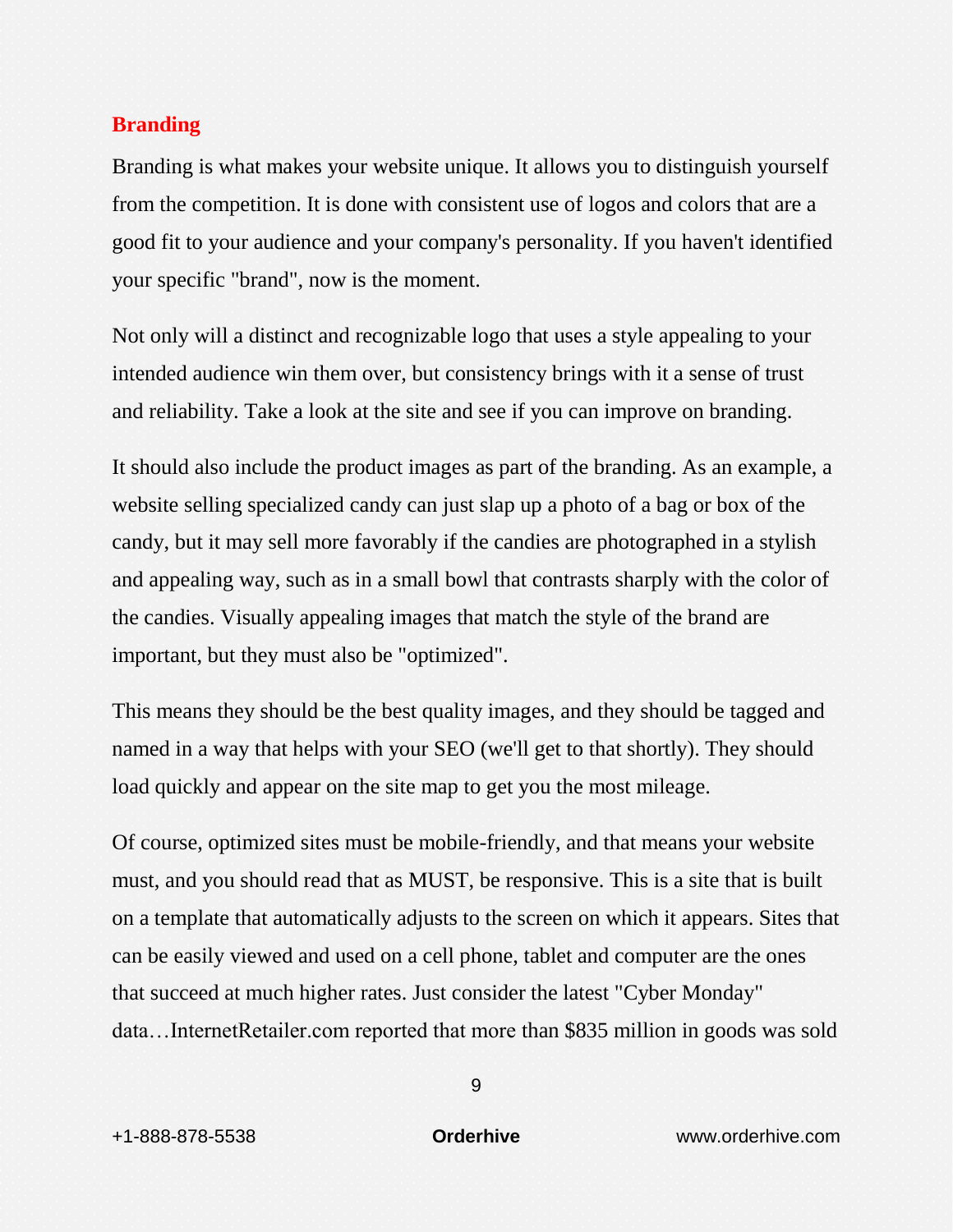through mobile devices on that one day! Clearly, people have no objection to making costly purchases via a cell phone!

That means that the second common sense step you should use to boost conversions, after data analysis is to scrutinize your website and be sure that customer experience is optimized on all devices. Good looks and functionality are the biggest keywords here.

And while we're on the subject of keywords…

### <span id="page-9-0"></span>**A Little Thing Called SEO**

For years now, retailers know that they need to have a good looking site, but many have learned the hard way that you can spend a fortune building a gorgeous site only to see it languish, unvisited and unfound. This is often due to a site that is not SEO friendly.

You can use good SEO methods in your website content, and still not rate well in the results. Often it has to do with the way the page is designed. As you scrutinize page design, make sure that you have the elements that ensure your pages are as friendly to SEO as possible:

- Make sure your URLs are keyword optimized
- $\bullet$  Use keyword optimization in the page titles, headers, sub-headers, copy, descriptions, image file names, alt tags, meta titles, and meta descriptions
- $\triangle$  Be sure you have a sitemap
- $\triangle$  Make sure that the loading time is fast (less than three seconds)
- $\bullet$  Make certain that layout and navigation are simple and quick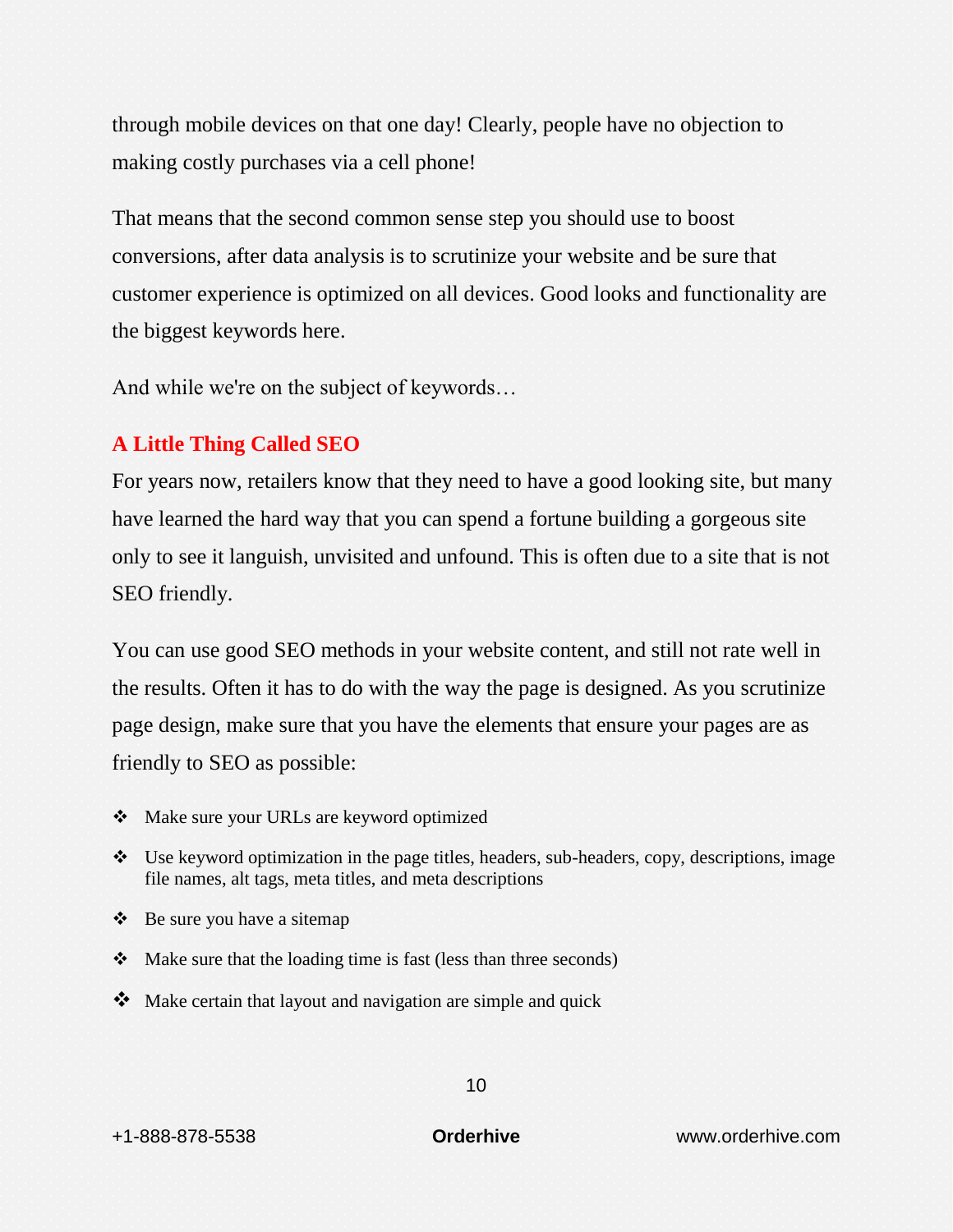SEO is a huge issue, and we are barely skimming the surface by mentioning it here, but you must commit time and research into identifying the best keywords for your industry. Not only will this help with SEO, but also with any PPC ads or marketing that you do. Knowing what your audience is seeking and then creating a clear and easy path to it is how keywords and SEO work, so be sure you really understand it. Then, be sure your site is not just SEO friendly, but truly optimized.

Once you have analyzed data, assessed your website design, and tested it for SEO friendliness, you should have created a better site for converting visitors to customers. However, there are few more modern and trendy steps to take. Let's look at those now.

#### <span id="page-10-0"></span>**Section Two**

<span id="page-10-1"></span>More Recent Innovations

- Take a moment to consider these recent additions to many websites:
- \* Real-time surveys that popup while you are on the site, about to navigate away or even in your inbox after you left the site without converting…
- Strong CTAs (Calls to Action) that include a popup box asking you to supply your name and email address to get important news, offers, and information from the site you are visiting. You might also see very clearly defined buttons that make it incredibly easy to add an item to the cart or "Buy Now"…
- A landing page or Home page that asks you to select from a variety of "users" to personalize your visit. For example, a site might ask you to choose "Sales", "Marketing" or "Agency" in order to direct you towards the most relevant information…
- Upselling or cross selling "suggestions" that show you similar items, other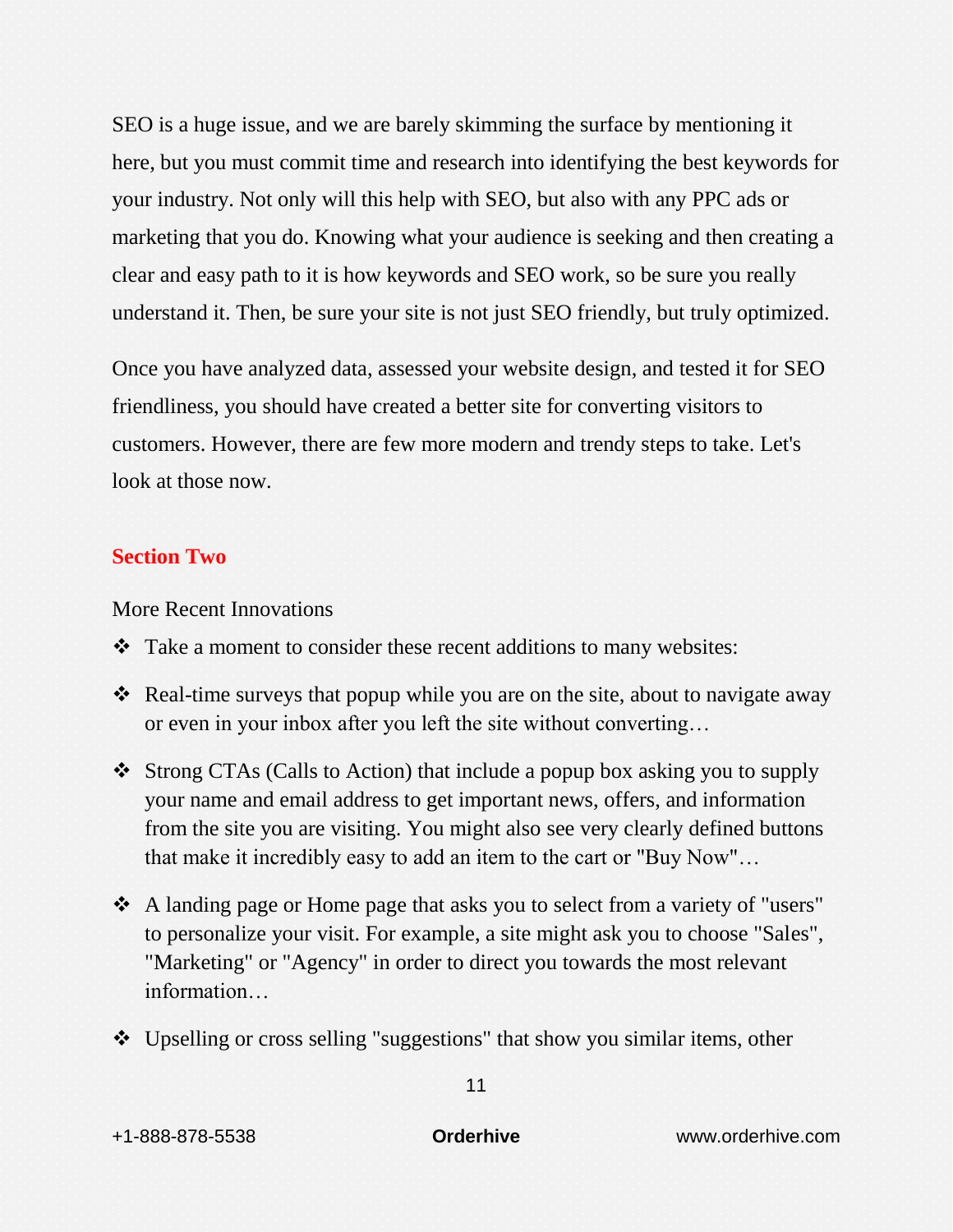items related to what you are buying or looking at, and even items that others who were looking at the same page purchased...

- Videos that are used in place of text to market or introduce you to the product, service or site, or a gallery of videos that offer demonstrations, how to instructions, and even testimonials…
- \* Customer reviews that allow people to rate via stars, written feedback and even to post images to demonstrate their point…

Are these familiar to you? It is likely that you have seen, and even used some or all of these tools or items when visiting other sites. Each of them is seen as some of the latest ways of boosting conversions too.

Let's start with real-time surveys. These are some of the strongest tools for improving the flow, content and basics about your site. Asking a visitor to provide feedback while they are on the site is one of the most reliable ways of receiving valid information. You can use them to ask why they are leaving, what is stopping them from purchasing, and just what they intend to do while on the site.

You can request details about abandoned carts, page bouncing, lengthy stays on a page, and much more.

With CTAs you enhance the user experience by creating easier navigation, but you also help to keep visitors on track and on target. Integrating these features into pages prevents distraction and keeps the options clear and limited.

Personalization is a very hot topic, and one to consider. It lets you take any segments you have discovered and use them to direct the audience to the most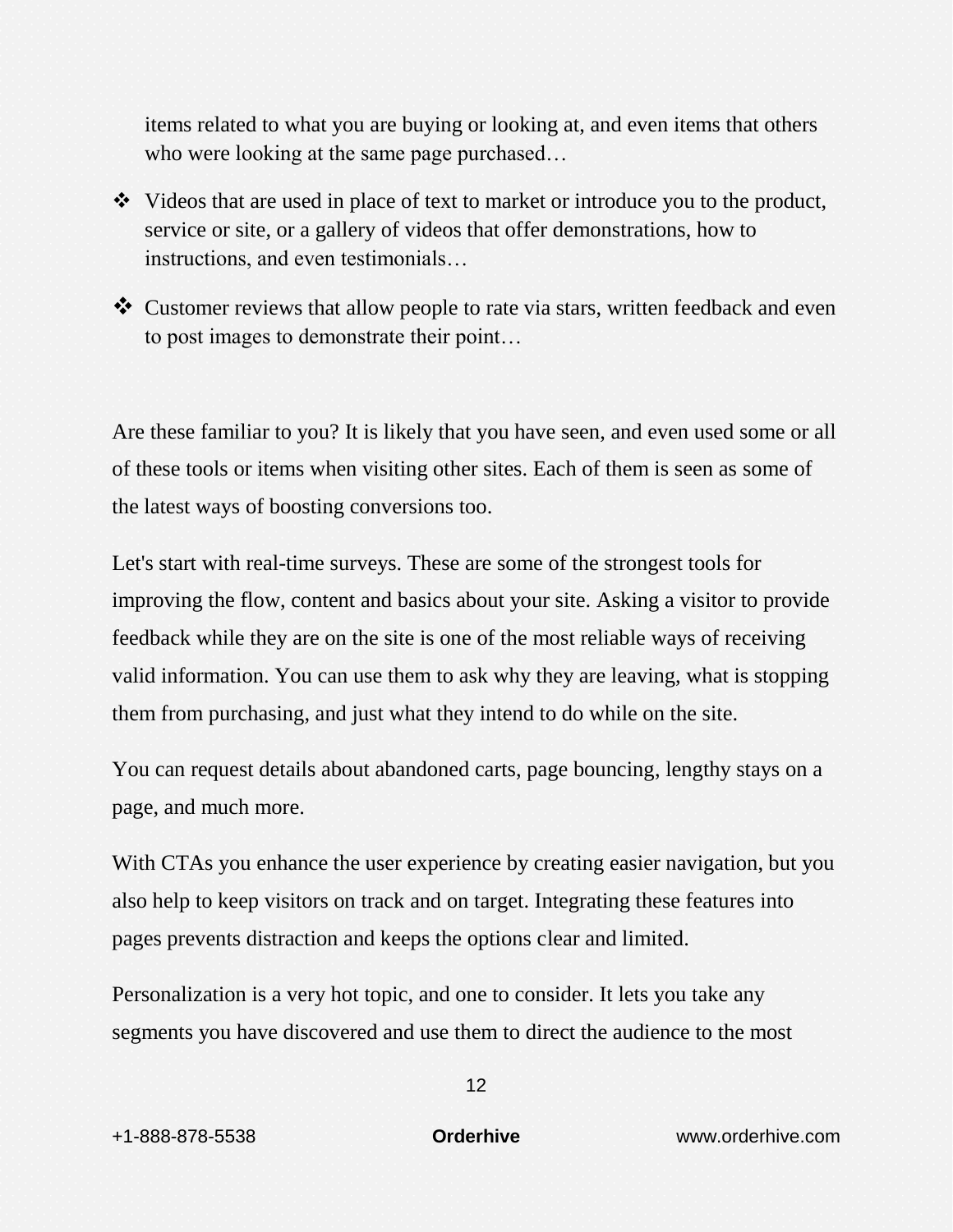relevant material. This has resulted in many sites seeing a 14% improvement in sales due entirely to this one small step! Naturally, it means you have to use your data to understand the groups and to create functional segments, but it is a potent tactic.

For years, Amazon.com has used the upsell and cross sell effectively, as soon as a customer puts something in the cart, a series of additional items is presented. You can use the same method in many ways. Present a basic product alongside the higher end version, put the same product but with more features alongside another, and always put complementary products in the same screen as the main products. McDonald's does this in their retail stores by putting the hot pie dispensers behind the cash registers, visually cuing guests to purchase the desserts at the time they buy a meal!

Videos can help with SEO and web search results, but they are also more appealing to most customers than blocks of text. Say what you need to say in a well made video, and place the text or narration below. Give them the option of viewing or reading, and see how quickly conversions climb.

Finally, there is little that compares with client feedback. If your customers are looking for deeper information or a way to justify making the purchase, honest and genuine feedback and reviews are far more likely to influence a conversion than nearly anything else. It is good policy to use third party systems to ensure your readers feel confident that feedback is accurate and authentic.

#### <span id="page-12-0"></span>**In Conclusion**

You now have several tried and true along with some newer steps to use to begin

+1-888-878-5538 **Orderhive** www.orderhive.com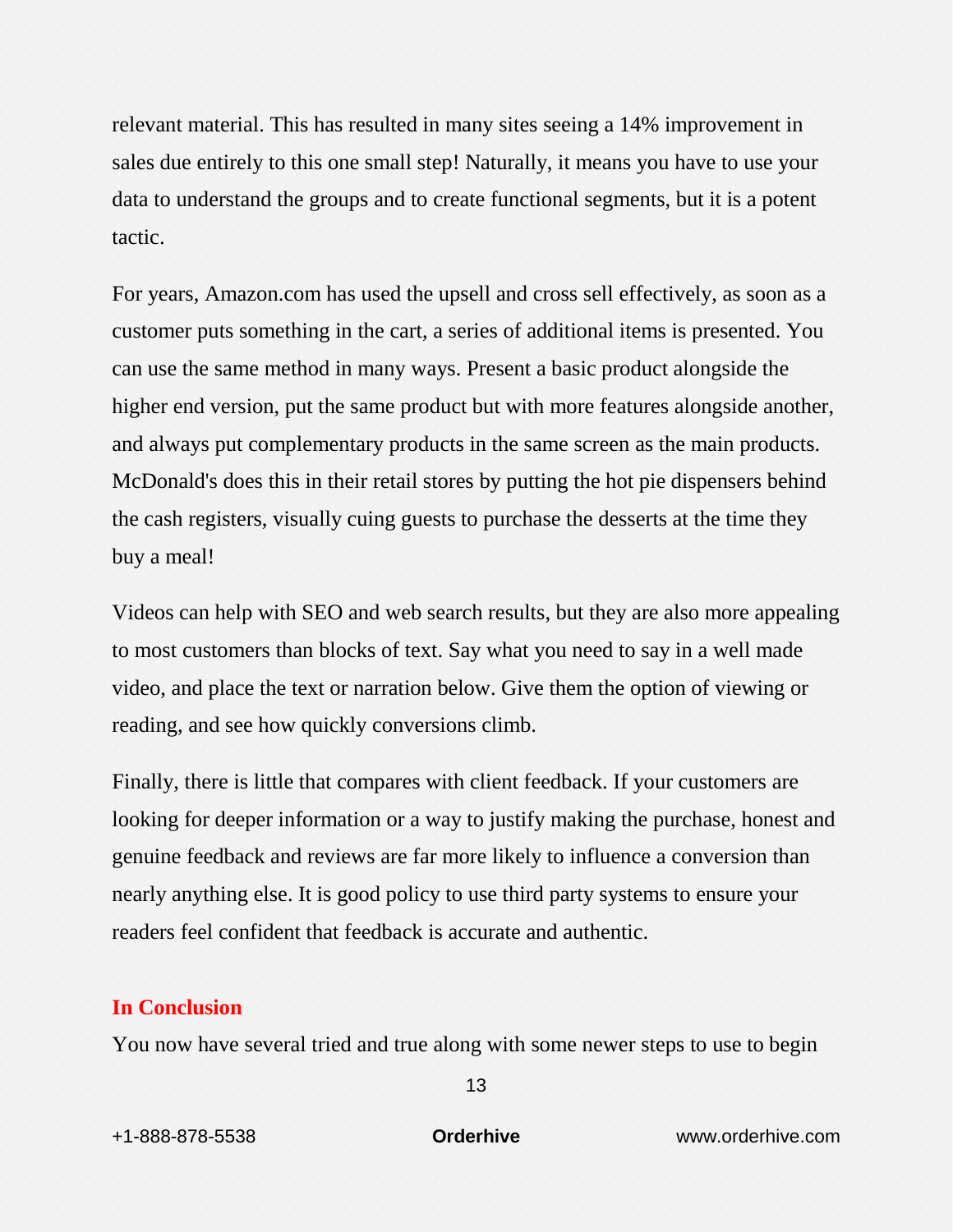increasing conversions. There is no fast and easy method to success. Be sure that the customer experience is pleasant and easy, use new and proven methods, and keep abreast of the latest developments.

For instance, responsive design is a phrase that did not exist even a few years ago, but today is a hallmark of good design and essential to conversion. Responsiveness alone is not enough. Be sure that the site is fast to load and easy to navigate, make the home page clear and easy to use - including incorporating personalization or segmentation options.

Be sure you show that your site is secure and trustworthy as well! You will be amazed at the difference it will make when you put security badges in sight!

Invest in the best content, images and videos, always including keywords in your descriptions and text. Point out your customer feedback and make it easy to use and read. And be sure that the checkout process is not a long and overly complex one.

One last tip is to consider user experience after the sale. Be sure to have very meaty thank you pages with additional products and even a thank you gift. Send out responsive and triggered emails, and even consider a "welcome" message with special offers or discounts. Develop email marketing that remarkets to those you may have lost along the funnel, and always have some sort of promotions underway and in the works!

Conversions can only happen when you have traffic, and it is important to never forget to keep working on building traffic just as much as you are converting them and retaining them as ongoing clients!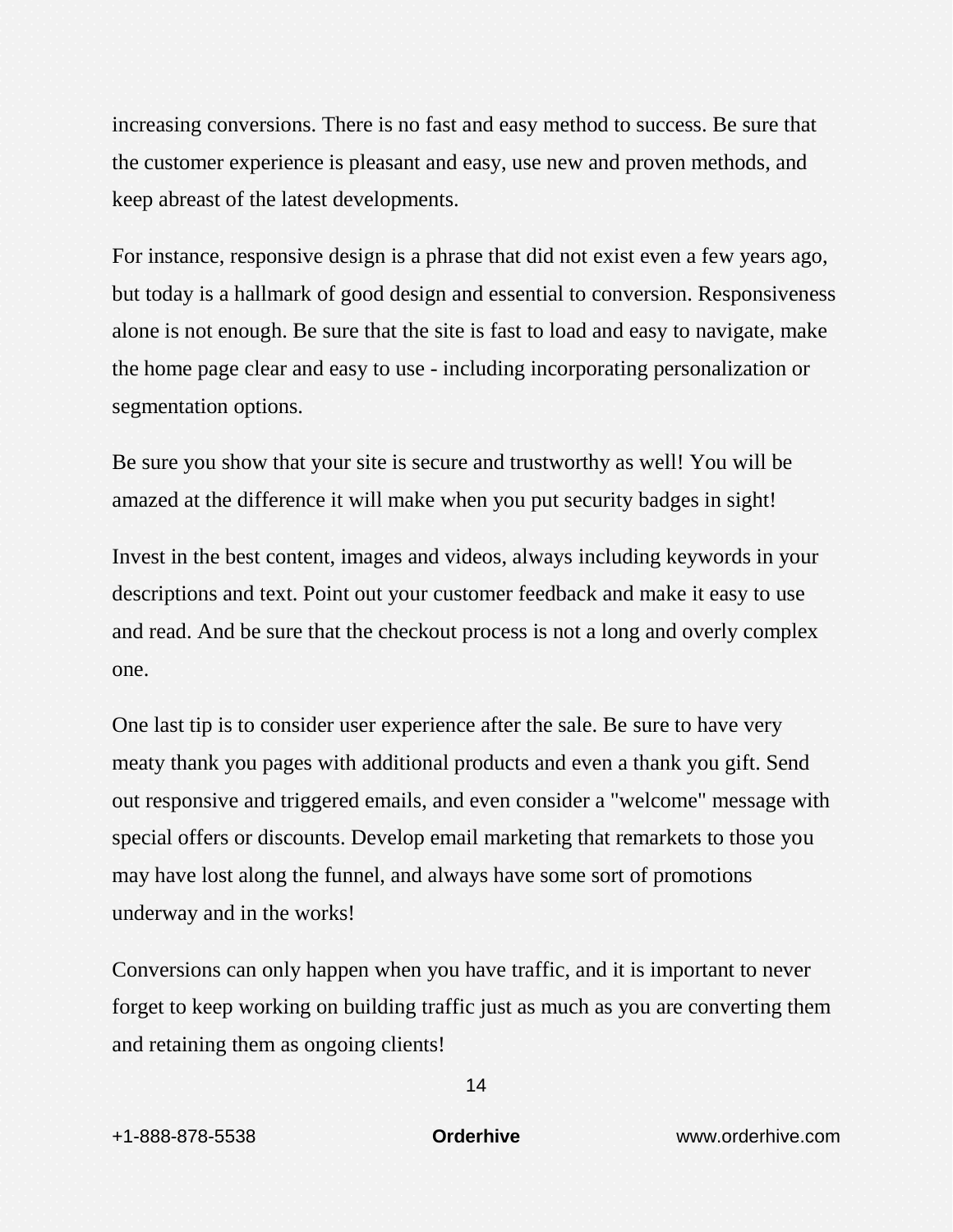There is much you can do, but starting simple is often very empowering. We encourage you to look at all of the points we have covered, assess your pages to identify any flaws or weaknesses and then try the newer remedies to gauge results. We're sure you'll have success and wish you the best of luck!